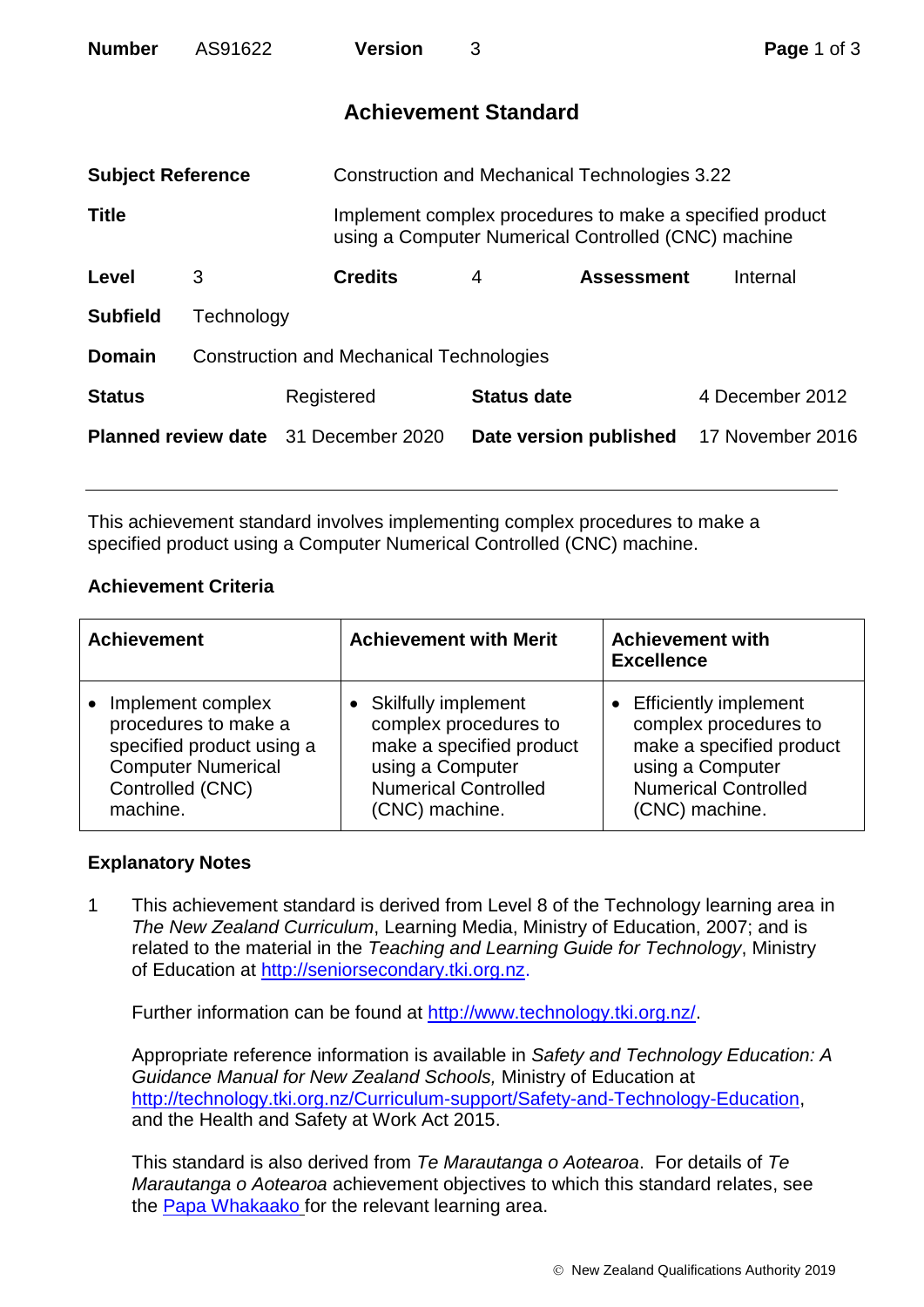- 2 *Implement complex procedures to make a specified product using a Computer Numerical Controlled (CNC) machine* involves:
	- integrating the limits of a CNC machine into a graphic representation of the desired product in a computer design setting that demonstrates an understanding of CNC programming language
	- setting up and calibrating a CNC machine to software and manufacturer requirements
	- operating a CNC machine to make a product in compliance with relevant health and safety regulations
	- evaluating a CNC machine made product against its graphic representation.

*Skilfully implement complex procedures to make a specified product using a Computer Numerical Controlled (CNC) machine* involves:

showing independence and accuracy in undertaking the procedures.

*Efficiently implement complex procedures to make a* specified *product using a Computer Numerical Controlled (CNC) machine* involves:

- undertaking procedures in a manner that economises time, effort, tooling and materials.
- 3 *Computer Numerical Controlled (CNC) machine* refers to 2 or 3 axis cutting, routing, embroidery or prototyping equipment that receives numerical control data from a host computer.
- 4 *Specified product* refers to a product with its associated specifications. The specified product requires an understanding of CNC programming (eg G-code) to support the application of CNC machining in its development. The specified product may be a model or a component part of a larger outcome. The specifications are of sufficient rigour to allow the student to meet the standard. The specifications need to be agreed prior to the product being made. They may be teacher-given or developed in negotiation with the student.
- 5 Setting up and calibrating a CNC machine refers to such things as ensuring that the product fits the machine, setting X, Y, and Z axis positions, and choosing correct cutting tools and speeds.
- 6 Computer design setting refers to the combination of software and hardware necessary to communicate numerical control data to a Computer Numerical Controlled (CNC) machine.
- 7 Graphic representation is the final design before machining and must be of sufficient rigour to allow the student to meet the standard.
- 8 Conditions of Assessment related to this achievement standard can be found at [http://ncea.tki.org.nz/Resources-for-aligned-standards/Technology/Level-3-](http://ncea.tki.org.nz/Resources-for-aligned-standards/Technology/Level-3-Technology) [Technology.](http://ncea.tki.org.nz/Resources-for-aligned-standards/Technology/Level-3-Technology)

## **Replacement Information**

This achievement standard replaced unit standard 7534.